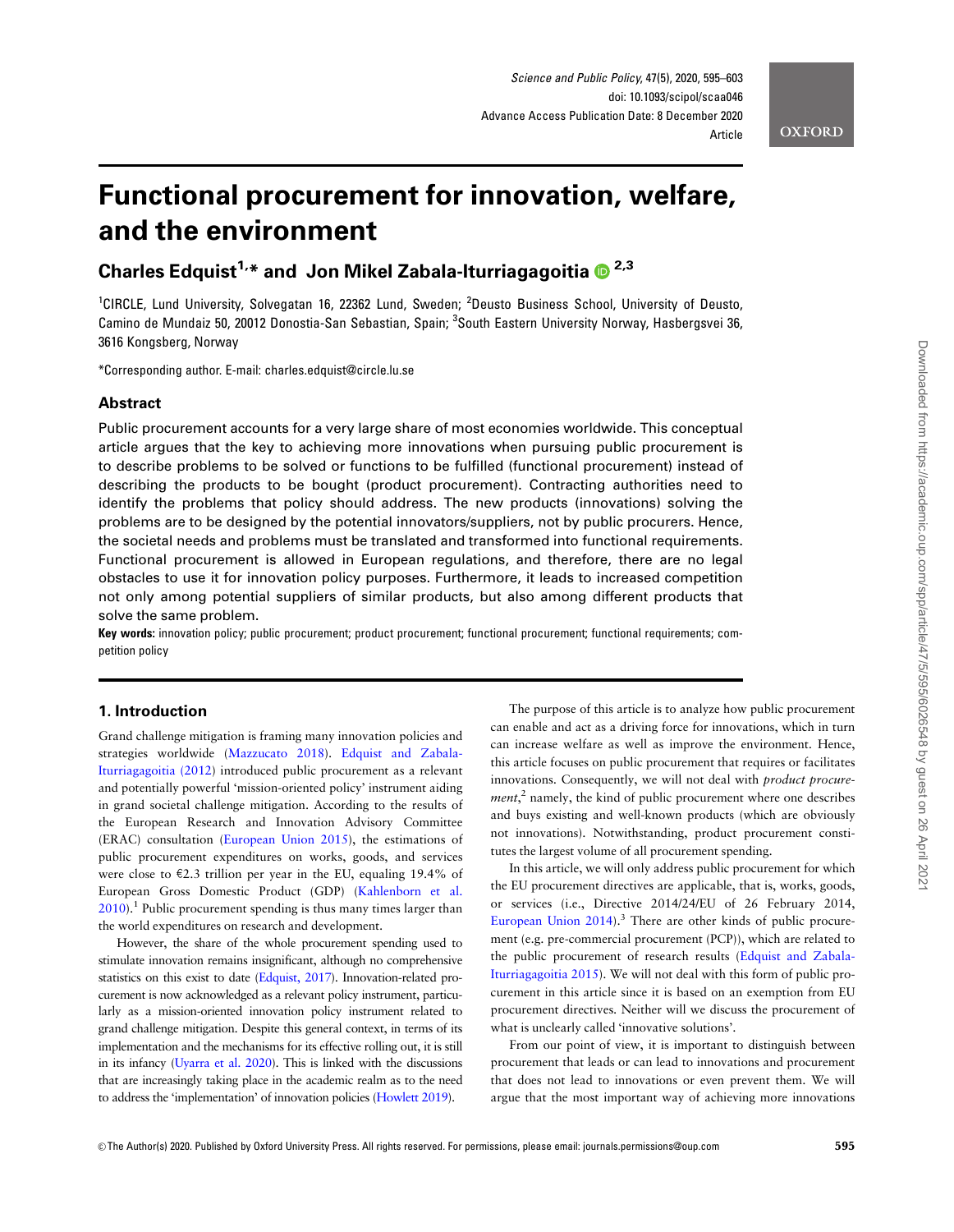when pursuing public procurement is to conduct *functional procure*ment (i.e. formulate functional requirements in the procurement documentation). An important and related issue to be discussed is also how product procurement can be converted into functional procurement in order to enhance innovations.

Innovations (new products or new processes) can lead to the creation of societal and environmental problems, but they also have the potential to solve problems and mitigate global challenges in these same categories. They can both destroy and create jobs or lead to dirty as well as green GDP growth. Innovations can increase productivity through a more efficient use of resources and contribute to increased competition, not only between different suppliers of similar products, but also between radically different products designed to solve the same problem.

Whether the effects of innovations become negative or positive depends on the goals<sup>4</sup> set for public procurement, for innovation development and for innovation policy, and whether or not these are met. This relates to the discussion on the role that innovation plays in economic and societal transformation and transformative innovation policy ([Fagerberg 2018](#page-8-0); [Schot and Steinmueller 2018](#page-8-0)). This discussion, however, is beyond the purposes of this article, and scholars like [Strumsky et al. \(2010\)](#page-8-0), [Fragkandreas \(2013\)](#page-8-0), and [Crafts \(2018](#page-7-0)) have examined it at length.

The remainder of the article is structured as follows. Section 2 specifies the basic concepts used and their emergence. Section 3 discusses the differences between product procurement, 'innovation procurement', and functional procurement and how these phenomena are related to each other. We will also address the question of which kinds of procurement enhance innovation. Section 4 shows that functional procurement is allowed, and even encouraged by EU regulations if the purpose is to enhance innovations. It also discusses how product procurement can be transformed into functional procurement, so that public procurement can become a demand-side policy instrument that effectively promotes innovation. Section 5 discusses conclusions and policy implications and provides a summary of the article.

# 2. Basic concepts and some remarks on their emergence

In order to move forward, it is worth clarifying what is meant by 'innovations', 'public procurement', and 'procurement documents', which are at the core of public procurement processes. Following the latest revision of the Oslo Manual, innovations are defined as new creations of economic or societal significance, which are usually implemented by companies.<sup>5</sup> Innovations can be new or improved products or processes. New products (i.e. product innovations, which provide new qualities) may be tangible goods or non-material (i.e. intangible) services; it is a matter of *what* is produced.<sup>6</sup> New processes (i.e. process innovations) can be technological or organizational, it is a matter of how the products are created, provided, or manufactured, and they may include artifacts used in the production (i.e. manufacturing) of goods and services, the use of ICT systems, activities related to marketing and sales, or those in administration and management ([OECD/Eurostat 2018](#page-8-0): 75).<sup>7</sup> In all cases, it is extremely important to note that these new creations do not become innovations until they have been substantially commercialized or otherwise disseminated to a significant extent in society. Developing a prototype or a test series is not enough for something new (a new

creation) to qualify as an innovation [\(Edquist and Zabala-](#page-8-0)[Iturriagagoitia 2015](#page-8-0)).

Public procurement has to do with demand and occurs when a contracting public organization (i.e. authority, entity), which can be national, regional, local, or international, buys a product (i.e. a good or a service, or a combination of such as a system). It must also be included in the contract that a certain number of units of the product (i.e. good, service, or a combination of both) are to be delivered and will be paid by the contracting authority.

As the European Directive 2014/24/EU of 26 February 2014 on public procurement states ([European Union 2014\)](#page-8-0), a procurement document 'means any document produced or referred to by the contracting authority to describe or determine elements of the procurement or the procedure' [\(European Union 2014:](#page-8-0) L 94/97). Besides, the procurement documents should include 'the contract notice, the prior information notice where it is used as a means of calling for competition, the technical specifications, the descriptive document, proposed conditions of contract, formats for the presentation of documents by candidates and tenderers, information on generally applicable obligations and any additional documents' [\(European Union](#page-8-0) [2014](#page-8-0)). The information provided in the procurement documents must be sufficient for a supplier to be able to assess the nature and scope of the procurement, and thus be able to decide whether to apply for participation in the procedure [\(European Union 2014](#page-8-0): L 94/111).

In most procurement documents, there are different types of requirements that may, for example, be related to information security, delivery aspects, etc. The most important part of the majority of all procurements is based on documents that also contain a description of an existing product that the public organization concerned wants to buy. Often this description is quite—or even very—detailed (see [Edquist et al. 2000](#page-8-0) for some examples). When such a product description is included, the term 'product procurement' is used in this article.

There may also be requirements in terms of functions ([Martin](#page-8-0) [2002;](#page-8-0) [Edler and Georghiou 2007](#page-7-0); [Georghiou et al. 2014](#page-8-0)). Hence, functional requirements represent an alternative to product descriptions.8 In this regard, despite some case studies being found both in theory and in practice [\(Suchman and Eyre 1992;](#page-8-0) [Suman 2006;](#page-8-0) [Johansson and Lahtinen 2013](#page-8-0); [Georghiou et al. 2014](#page-8-0); [Aldenius and](#page-7-0) [Khan 2017](#page-7-0)), it is relatively uncommon to roll out public procurement in a systematic way through the definition of functional requirements ([Edquist et al. 2018\)](#page-7-0). If functional requirements are used, the procurement documents often include a mixture of product descriptions and functional descriptions [\(Ang et al. 2005](#page-7-0)). However, there are no systematic statistics on how this looks in detail to date. One must study individual procurement documents to obtain such data. It is important that such investigations are conducted. Only in that way, we will be able to move beyond case studies and deliver a systematic view of public procurement as a policy instrument with an effective impact on innovation.

If an existing product is described in a detailed manner in the procurement documentation (i.e. product procurement), potential suppliers will then try to provide exactly such a product. You simply get the products you describe, even if these may be obsolete, meaning that a better alternative which the public procurer is not aware of may already exist in the marketplace. Of course, such product specification will not result in new products (i.e. innovations). And when evaluating such product procurements, price will be the dominant criterion when deciding from whom to buy ([Bergman and](#page-7-0) [Lundberg 2013\)](#page-7-0).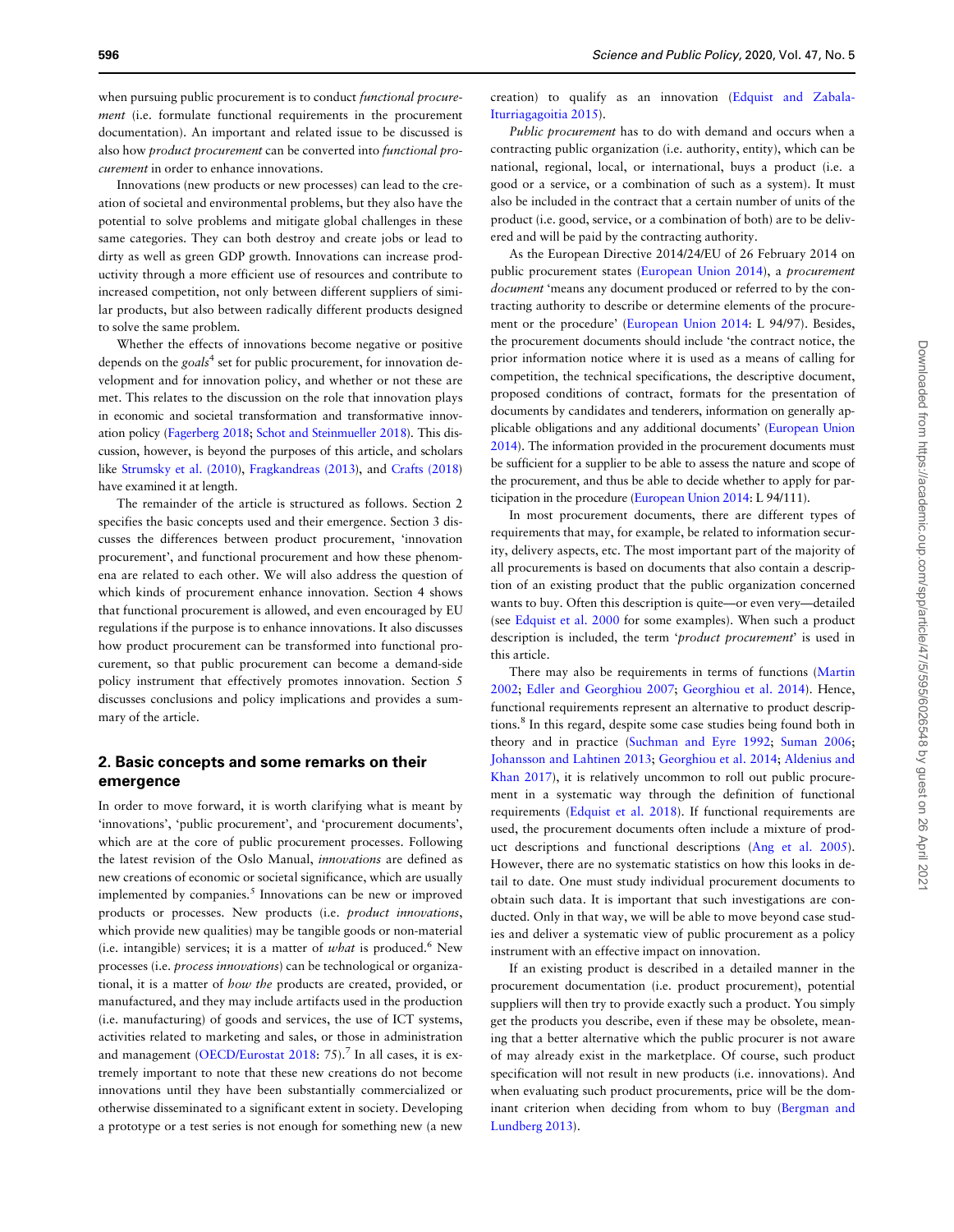For many decades, researchers, policy-makers, and procurers have used, and still use such terms as innovation procurement, innovative procurement, public procurement of innovation, and the like (Obwegeser and Müller 2018). For example, in Sweden, the term innovation procurement is used by the National Procurement Agency and VINNOVA (i.e. the Swedish national innovation agency). Many other public agencies worldwide also use similar labels to refer to this type of innovation-related procurement. The reason is probably that they have been interested in creating innovations as a result of public procurement in order to mitigate the socioeconomic challenges faced by municipalities and regional and national state authorities.

Like other scholars, in previous studies, we have also argued that innovations can be achieved through public procurement by describing products that do not exist [\(Edquist et al. 2000,](#page-8-0) 2015; [Edquist](#page-8-0) [and Zabala-Iturriagagoitia 2012,](#page-8-0) 2015), and which would therefore become innovations if they were developed. Further reflections have, however, led us to conclude that this is indeed impossible, and that the term *innovation* procurement, as well as the previous similar concepts, is therefore inappropriate. $9$  If products can be described in the procurement documents, it is because they exist, and hence, they cannot be regarded as innovations. Innovations cannot be described ex ante. One cannot describe not-yet-existing products in advance. In this respect, we would like to refer to the philosopher [Karl Popper \(1957\),](#page-8-0) who pointed out that we cannot predict future knowledge. Anyone who claims to be able to correctly describe and predict certain future knowledge actually claims to already have this knowledge—although it does not exist. This is a contradiction.10 What applies to knowledge in a general sense also applies to innovations.

Of course, the procuring entity wants to buy products in order to use them for some particular purpose. In other words, with the help of the product, public organizations usually want to achieve a goal or a mission, solve a societal problem, satisfy human needs, be able to address and hence meet (global) challenges, or have a function fulfilled. And this is done in the interest of citizens. An alternative to product procurement is that the procuring organization describes these problems, missions, or functions in the procurement documents. When such a description exists, we use the term 'functional procurement'. Functional procurement is when a public agency buys products that perform functions that provide solutions to problems.

In the case of functional procurement, the procuring organization specifies what is to be achieved rather than how (i.e. with the aid of which product, method, technology, language processing, programming code, etc., it should be done).<sup>11</sup> Functional procurement *can lead* to new products (innovations) developed in the procurement process, and hence, it opens for innovation [\(Edler and](#page-7-0) [Georghiou 2007](#page-7-0); [Georghiou et al. 2014](#page-8-0)). However, functional procurement does not necessarily require the development of innovations. A new product that did not exist at the outset of the procurement could be the result. Naturally, existing products could also outcompete the newly developed innovations, and finally be selected by the public procurer if they more fully satisfy the purpose of the procurement. Thus, the product as such is not the goal of the procurement, but rather a means to achieve the goals intended with it, whether they involve solving societal problems, satisfying human needs, or meeting (global) challenges [\(van den Hove et al. 2012;](#page-8-0) [Diercks et al. 2019\)](#page-7-0). Obviously, this does not imply that all problems/needs can be solved/satisfied through public procurement. Of course, many social problems require social and political solutions instead (e.g. gender equality, social justice).

The above arguments have led us to the conclusion that, from an innovation perspective, there are reasons to talk about—that is, to construct or create—two main types of public procurement: $12$ 

- 1. procurement based on product specifications (product procurement) is when a public organization describes the products that it wants to buy and
- 2. procurement based on functional specifications (functional procurement) is when a public organization describes problems/ functions/needs that must be solved/fulfilled/met through the procurement and use of products.

The difference between these two types of public procurement is thus the way in which the procurement is advertised (i.e. how the procurement documents are formulated) and how the procurement process is carried out. These two main categories are both simple, effective, and sufficient to pursue a procurement policy that leads to innovations. This is done by transforming product procurement into functional procurement, or at least by increasing the proportion of functional procurement in the total procurement ([Edquist 2017](#page-7-0)).<sup>13</sup>

Different procurement taxonomies have been developed in the literature to classify public procurement into its different forms ([Edquist et al. 2000,](#page-8-0) 2015; [Edler and Georghiou 2007](#page-7-0); [Hommen](#page-8-0) [and Rolfstam 2009;](#page-8-0) [Uyarra and Flanagan 2010;](#page-8-0) [Rolfstam 2013;](#page-8-0) [Timmermans and Zabala-Iturriagagoitia 2013;](#page-8-0) [Georghiou et al.](#page-8-0) [2014;](#page-8-0) [Knuttsson and Thomasson 2014;](#page-8-0) [Lember et al. 2014;](#page-8-0) [Edquist](#page-8-0) [and Zabala-Iturriagagoitia 2012](#page-8-0), 2015; [Edquist 2019b](#page-7-0); [Uyarra et al.](#page-8-0) [2020\)](#page-8-0). The development of this new and very simple, but purposeful typology means that we have fundamentally changed our view of the categories and concepts needed to understand and explain the relationships between public procurement and innovation. It has also radically changed our perspective of how one should conduct policy and practical procurement activities in the area.

Obviously, product procurement and functional procurement are 'ideal' types. The relation between the two may sometimes be complex and multifaceted. An important question is whether our typology instead could be seen as a continuum from product, to mixed, to pure functional procurement instead?

Although it is true that in many cases only one of them (product, functional) is present in the documents for a specific procurement initiative, they may also co-exist in one and the same procurement. Conceptualizing these two ideal types of public procurement is however important, for us to be able to distinguish between the implications of each of these two categories for analytical and for innovation policy design reasons. One of the reasons for this is that while one of them prevents innovations, the other opens for them. If only one of the two ideal types is present, then the effects on innovation mentioned above will materialize. If both of them are present in the documents, then it is reasonable to assume that they are inconsistent and that the product specifications become dominant—and this is then an obstacle to innovation. The conclusion will then be that it is not a good idea to add a functional specification without removing the product specification. However, this issue must be analyzed further, preferably empirically. To our knowledge, there exists no such study to date. Our preliminary conclusion on this point is that product and functional specifications should be dealt with separately. At the micro level of particular procurements, the relation between the two categories cannot be seen as a continuum. At meso and macro levels, it is useful to talk about the proportion of each of the two categories of procurement as well as those that contain both.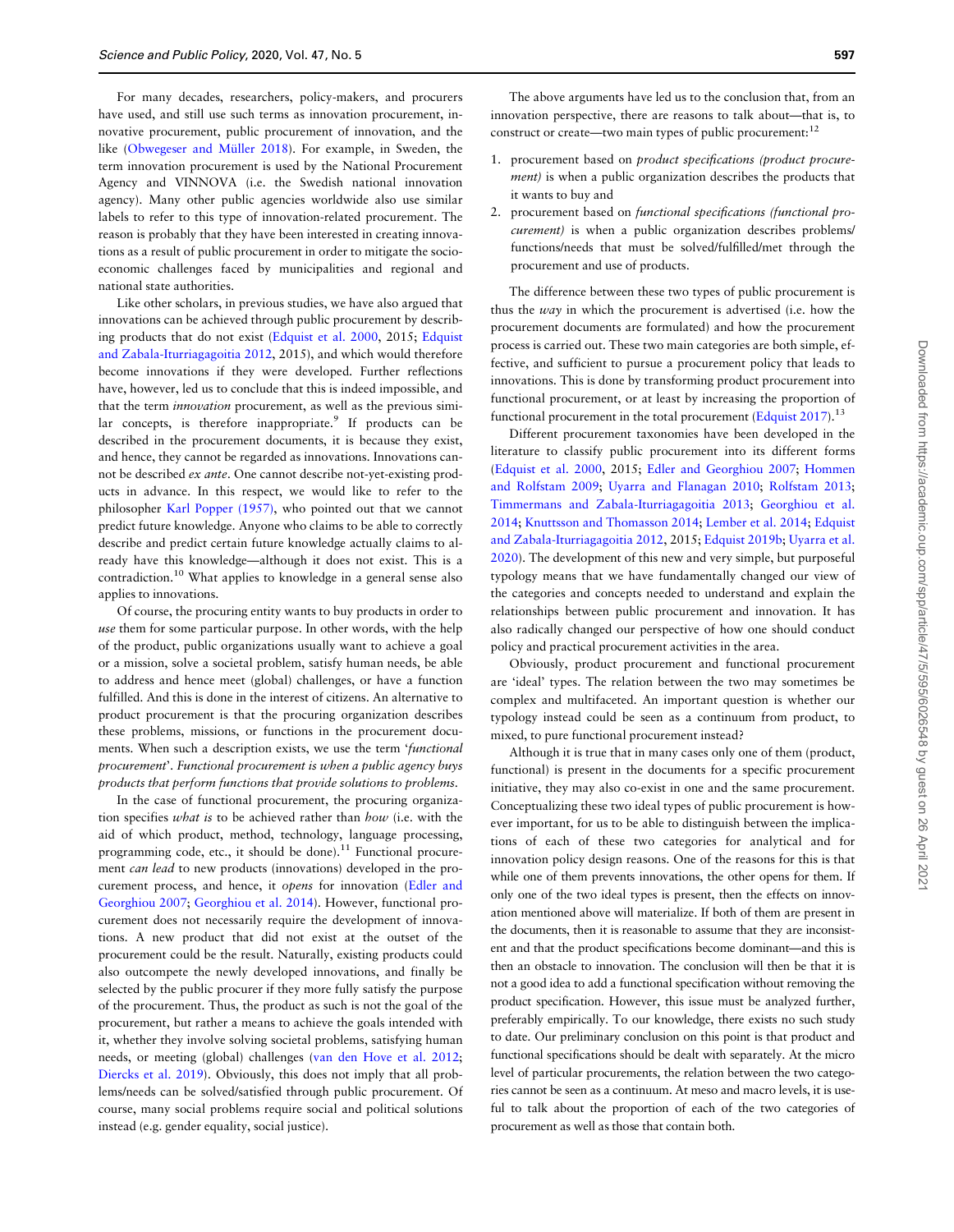# 3. Which kinds of public procurement promote innovation?

In this section, we will discuss in greater detail what we mean by product procurement, 'innovation procurement', and functional procurement and how these phenomena relate to each other and to innovation processes.

#### 3.1. Product procurement

In product procurement, the contracting authority buys existing products (i.e. 'off the shelf', as we have contended in other contributions), and hence, it does not require any innovations from tenderers and potential suppliers. Merely describing previously procured products makes it difficult, or impossible, for new products (innovations) to be accepted.

As argued in Section 1, the contracting authority simply gets what is described in the procurement documents.<sup>14</sup> And if they can be described by the procuring organization, they are not innovations, but existing products. You get what you order, even if it is an obsolete product. As a result, qualitatively superior products will be excluded in the procurement process, as argued in Section 2. Innovations will thus not result from product procurement, except in exceptional cases.

#### 3.2. Innovation procurement

During the last decades of the 20th century, some of us began to argue that public procurement should increasingly lead to techno-logical development and ultimately to innovation [\(Edquist et al.](#page-8-0) [2000\)](#page-8-0).<sup>15</sup> This was due to the fact that technological change is an extremely important factor for the development of the economy and society, and because innovation and public procurement account for such a large part of the economy (see Section 1). It was therefore natural to talk about 'innovation procurement'. The basic rationale behind this idea was that a new product (i.e. an innovation) was the goal and hence, it should be the result of the so-called 'innovation procurement' [\(Chicot and Matt 2018](#page-7-0)). Innovation procurement and public procurement for innovation (PPI) have thus been concepts often used to refer to situations when demand from public organizations is used to enhance innovation.

Our later reflections have, however, led us to conclude that innovation procurement should mean when a public organization places an order for the fulfillment of certain functions within a reasonable period of time, by delivering a new product (product, service or system) that does not exist at the time of the order, rather than product procurement. Innovation procurement should hence focus on functions that satisfy human needs or solve social problems and not on stimulating the development of new products per se ([Edquist, 2014:](#page-7-0) 15).

As discussed earlier, the product is only the means to achieve the function/need/mission. Procurement leading to innovations thus requires a functional description. If the functional descriptions exclude existing products, the procurement leads to an innovation, or it may also lead to a failure if no innovations result from the procurement process. In turn, if the functional descriptions allow for the inclusion of already existing products, either the existing or the new products can be procured.

In one part of the European Commission (DG CONNECT), PPI and PCP are emphasized as relevant instruments supporting innovation within the H2020 programme. 'Innovation procurement' is also highlighted by the OECD [\(OECD 2016\)](#page-8-0). PPI and PCP are used to fund 'innovation procurements' in fields such as health, security,

energy, transport, satellite, and research infrastructures. For example, in 2016, PCP and PPI actions managed by DG CONNECT amounted to around  $\epsilon$ 40 M, in 2017 to  $\epsilon$ 84 M. In turn, the budget for innovation procurements (PCP+PPI) in the 2018–20 Horizon 2020 programme was expected to surpass the  $E$ 212 M (i.e.  $E$ 53.7 M in 2018, €69.5 M in 2019, and €89.5 M in 2020). In this article, we have argued that it is not accurate to use the term 'innovation procurement'.

According to DG CONNECT, PCP 'addresses the development and testing of innovative solutions', while PPI 'focuses on the deployment of innovative solutions'.16 As we shall see in Section 5, functional procurement is strongly emphasized in another part of the European Commission, that is, in DG GROW, where the regulations (the legislative framework) for public procurement are formulated. It is surprising to observe this lack of conceptual clarity and this conceptual inconsistency between different parts of the same organization, particularly when it is an organization with so much policy influence as the European Commission. The Commission talks with two different voices (i.e. one supporting 'innovation procurement' and the other encouraging functional procurement).

#### 3.3. Functional procurement

As already defined, functional procurement is when a public agency buys products that perform functions that provide solutions to problems.<sup>17</sup> Hence, this form of public procurement should not describe the product demanded (product specification), but rather describe the problem or need (functional specification) to be solved/satisfied.

In functional procurement, a public agency specifies what is to be achieved rather than how it is to be achieved. A functional tender thus requires a process by which the need or problem is accurately identified, translated into functions, and presented as requirements in terms that potential suppliers can respond to in the formal tender. This implies a change in the behavior of public contractors so they become more focused on the needs to be addressed rather than on the potential solutions that may solve them [\(Martin 2002;](#page-8-0) [Georghiou et al. 2014](#page-8-0)).

One of the roles of innovation policy is to create conditions and incentives for the systematic emergence and development of innovations that help address socioeconomic and environmental needs ([Metcalfe 1995;](#page-8-0) [Palmberg 2006\)](#page-8-0). In order to achieve innovation through public procurement it is, somewhat paradoxically, more important to emphasize functional specifications than to try to pursue 'innovation procurement', since functional specifications open for innovations in all types of public procurements.

In line with the discussion in Section 2, we argue that the category functional procurement can, in turn, be further divided into two subgroups:

- A. functional procurement where the functional specification includes existing products and
- B. functional procurement where the functional specification does not include existing products.

The difference between A and B lies in how broad or comprehensive the functional specifications are. The functional specifications used in type A can, of course, result in the continued procurement of existing products if no better or cheaper products (innovations) are developed and offered. However, it does not exclude the development of innovations since functional specifications are based on a problem to be solved or a need to be satisfied. If the new products perform the functions required to solve the problems described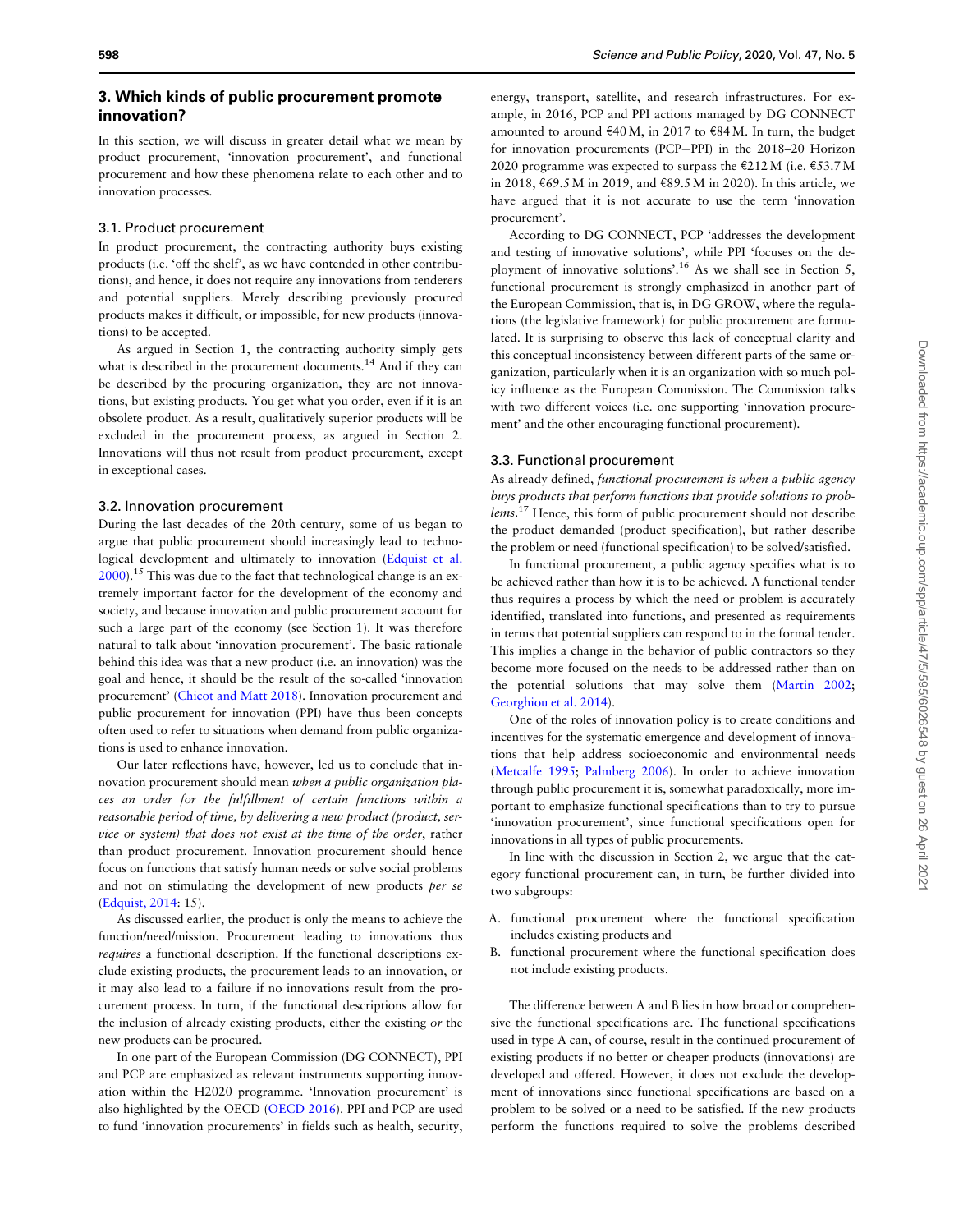better than the old product, then they should be chosen by the public procurer. This implies that type A functional procurement requires comparing the different solutions to the same problem when evaluating tenders ([Edler et al. 2005](#page-7-0); [Tysseland 2008](#page-8-0)).

Type B specifications are based on functional specifications that require a new and better product to be developed to fulfill the function or solve the problem before delivery can take place. An alternative, however, is that the procurement completely fails because no new product that meets the specification is developed. The exclusion of existing products in the functional description (type B) may be because there are no such products at all, as the procurement has been oriented toward fulfilling a need or solving a problem which had not been addressed before. Another reason for excluding existing products may be that more advanced products than those currently available in the marketplace are absolutely necessary, due to the negative impact of old products, for example, on the environment. For example, you can exclude old refrigerators by requiring in the functional description that energy consumption should be half that of existing products and that no Freon should be used due to its negative environmental impact. This is what the Swedish Energy Authority did in the late 1980s ([Edquist et al. 2000;](#page-8-0) [Neij 2001](#page-8-0)). A more recent example of the implementation of functional procurement, amongst others, can for example be found in the Netherlands, where the Directorate-General for Public Works and Water Management (i.e. Rijkswaterstaat) defined a call to reduce the noise along secondary roads, which received various potential innovative solutions.18

Functional descriptions can also be narrow or broad in other respects than excluding/including existing products. In this sense, the regulations impose certain requirements: 'The design of the procurement shall not be made with the intention of excluding it from the scope of this Directive or of artificially narrowing competition. Competition shall be considered to be artificially narrowed where the design of the procurement is made with the intention of unduly favoring or disadvantaging certain economic operators' ([European](#page-8-0) [Union 2014:](#page-8-0) L 94/106). The type of specifications used in the call 'shall not refer to a specific make or source, or a particular process which characterizes the products or services provided by a specific economic operator, or to trademarks, patents, types or a specific origin or production with the effect of favoring or eliminating certain undertakings or certain products. Such reference shall be permitted on an exceptional basis, where a sufficiently precise and intelligible description of the subject-matter of the contract... is not possible. Such reference shall be accompanied by the words 'or equivalent' ([European Union 2014:](#page-8-0) L 94/121).

Hence, product specifications must not be formulated in such a way that competition is hampered. The best way to possibly avoid this is to use functional specifications, as a function can often be fulfilled by several different alternatives. We return to this question in Section 5.

If a very narrow functional description is used, 'unexpected' innovations that come from unpredicted directions or new areas of research would be excluded. Contracting authorities cannot predict from where innovations may emerge. Neither can they define what the innovations may look like or what characteristics they may have. Therefore, working with broad and generic functional descriptions should be encouraged. However, they cannot be too general either. Further analyses are required to arrive at some kind of optimal 'breadth' of functional descriptions.

# 4. Is functional procurement allowed? Yes, it is strongly encouraged!

The EU directives on public procurement are very important for all procurement in the European Union. In this regard, the Directive 2014/24/EU of 26 February 2014 states:

The technical specifications drawn up by public purchasers need to allow public procurement to be open to competition as well as to achieve objectives of sustainability. To that end, it should be possible to submit tenders that reflect the diversity of technical solutions standards and technical specifications in the market place, including those drawn up on the basis of performance criteria linked to the life cycle and the sustainability of the production process of the works, supplies and services. Consequently, technical specifications should be drafted in such a way as to avoid artificially narrowing down competition through requirements that favor a specific economic operator by mirroring key characteristics of the supplies, services or works habitually offered by the economic operator. Drawing up the technical specifications in terms of functional and performance requirements generally allows that objective to be achieved in the best way possible. Functional and performance-related requirements are also appropriate means to favor innovation in public procurement and should be used as widely as possible ([European](#page-8-0) [Union 2014:](#page-8-0) Recital 74—extra bold type added by the authors).<sup>19</sup>

It is interesting that the EU Directives highlight functional requirements, and remarkable that they emphasize that they 'should be used as widely as possible' to favor innovation in public procurement. Since functional requirements are included in the legislation, there are no legal obstacles, and functional demands can always be used in the tender specifications, without changing any laws or rules. However, in practice, functional requirements are still not used to a large extent and in a systematic way in public procurement tenders.<sup>20</sup>

The emphasis on functional specifications in the EU public procurement rules is not only intended to promote innovation. It may also serve as a powerful competition policy tool. The mechanism is that functional descriptions lead to increased competition between different products to satisfy the same needs or solve the same problem. Not only does it increase competition between different companies offering similar products. It also increases competition between different (companies offering different) products that can fulfill the same function ([Anderson and Kovacic 2009\)](#page-7-0).

The technical requirements should thus not *reflect* important characteristics of the goods and services that a supplier usually offers or describe requirements too precisely. This goal is met in the best possible way if the technical specifications are designed as functional and performance requirements. As argued in Section 3, for competition reasons, it is best, according to our interpretation, that goods and services (i.e. product procurement) are not described. Rather, the functions that they are intended to perform should be described.

Functional procurement is not included as one of the 'procurement procedures' in the EU regulatory framework for public procurement, which has to be followed by all EU Member States.<sup>21</sup> Functional procurement represents a way to use any of the specified procurement procedures. Under current regulations, one of the procurement procedures must always be used when functional requirements—or other requirements—are specified. This is a legal fact and cannot be changed in the short term. Summing up, functional procurement is allowed, and it is even strongly encouraged by the EU regulations—both for innovation and competition reasons.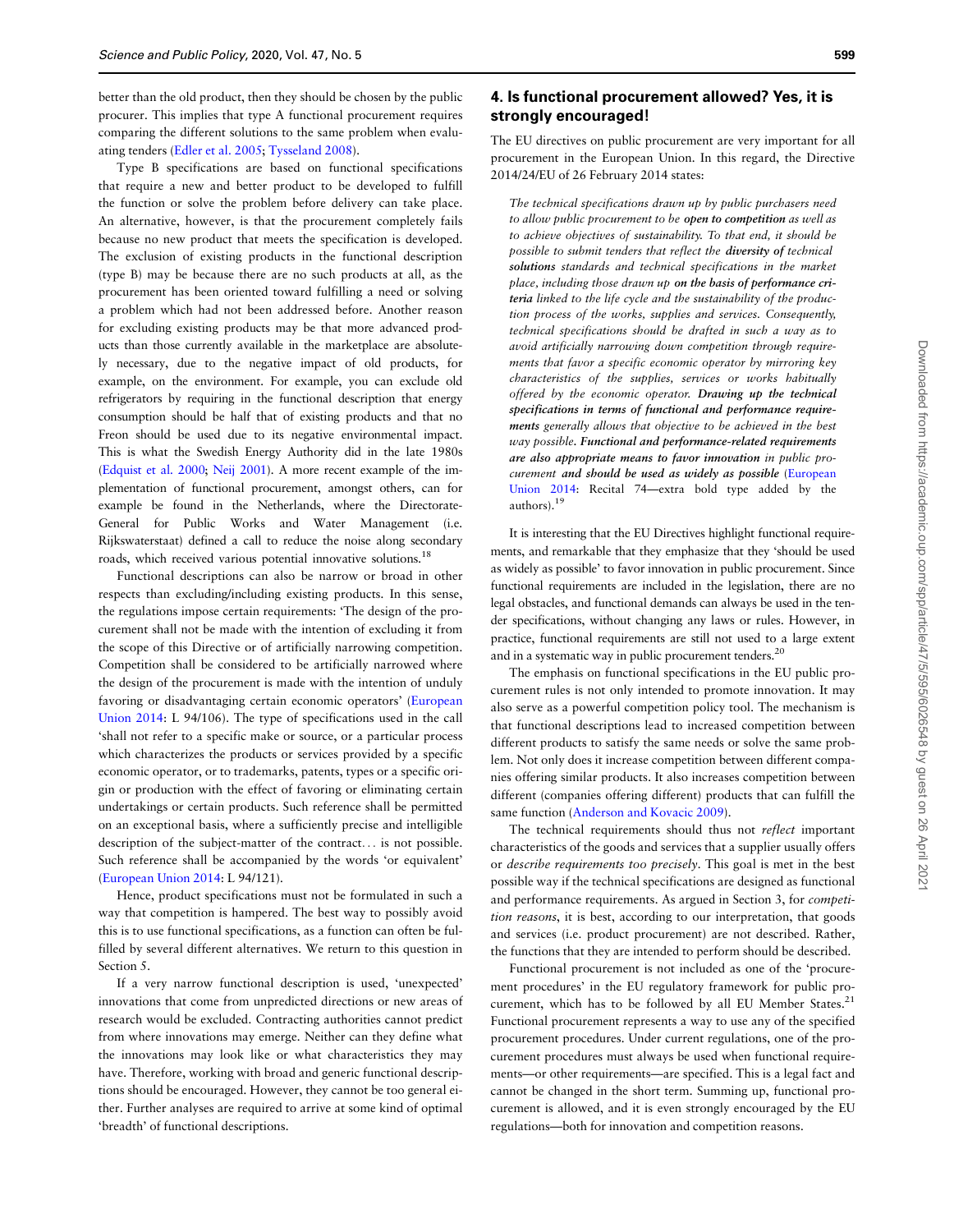# 5. Discussion, conclusions, and policy implications

Public procurement accounts for a large share of most economies worldwide. Besides constituting direct purchasing power, public procurement is also increasingly used as a tool to achieve additional policy objectives, such as environmental, economic, and societal goals [\(McCrudden 2004;](#page-8-0) [OECD 2017\)](#page-8-0). Public procurement is a transformative instrument (i.e. a game changer) because it can help to create the conditions for creativity, and for the development, diffusion and uptake of innovations, which is ultimately the purpose of innovation policy (Borrás and Edquist 2013, 2019; [Mastroeni et al.](#page-8-0) [2013\)](#page-8-0).

However, most public procurement is not innovation related. Scholarly work has long discussed how the procurement of existing goods and services can partly be transformed to explicitly demanding nonexisting products, in what has been termed 'innovation procurement'. The products procured usually constitute a means to solving a problem or fulfilling a function. And this is (mostly) done in the interest of citizens.

In this article, we have argued that it is not accurate to talk about 'innovation procurement' in the sense that nonexisting products are described and demanded. It is simply not possible to describe ex ante something that does not exist. Many regular public procurements are perfunctorily conducted; the procuring agency or unit describes the same product as in previous procurements in a routine manner. These products must obviously be existing ones since they can be described by the contracting authorities. If that is the case, qualitatively superior products (i.e. innovations) may be excluded from the procurement process. A routine of simply describing the previously procured products in tender documents makes it difficult or impossible for new products (innovations) to be accepted. It is a serious obstacle to innovation. You simply get the products you describe. And if they can be described, they are not innovations.

In this article, we have labeled this kind of procurement 'product procurement'. An alternative to product procurement is that the procuring organization should describe, in the procurement documents, the problems, needs and functions that they are interested in. When such a problem description exists, we use the term 'functional procurement'. Our definition is as follows: Functional procurement is when a public agency buys products that perform functions that provide solutions to problems. When it comes to innovation, the biggest difference between these two categories is that while product procurement can only rarely lead to innovations being developed, functional procurement opens virtually all procurements to the development of new and better products. We have argued that our proposed distinction between product procurement and functional procurement is a conceptual distinction that provides a new basis for the discussion and policy practice of the relation between innovation and public procurement. Functional procurement and product procurement are thus alternatives and not supplements to each other. The conclusion for innovation policy is that the proportion of functional procurements should increase and the part that is product procurements should decrease, if innovation shall be enhanced through public procurement.

In turn, the category functional procurement can be further divided into two subgroups (see Section 3):

A. functional procurement where the functional specification includes existing products and

B. functional procurement where the functional specification does not include existing products.

An important argument for including existing products in the functional specifications is that the risk of failure of the procurement is almost nonexistent. If no new products are developed in the procurement process, or if the new products do not outperform the existing ones, then the pre-existing product can always be purchased. It is obvious that it is simpler and less risky to do product procurement than functional procurement—at least initially. This is true for both public organizations and the individuals employed in these. Such risk aversion decreases the propensity to carry out functional procurement. One consequence of this risk averse behavior is that it can lead to lack of renewal and to lower quality of the services offered by the procuring organizations.

To stimulate managers and employees of contracting authorities to take larger risks, they have to be 'protected' by elected politicians ([Edquist et al. 2015](#page-8-0): 15). The enormous volume of public procurement is an argument here. It means that a limited volume of risky projects can be assumed within contracting authorities (i.e. the risks can be spread in the portfolio as a whole). On the other hand, media often attacks policy failures and criticizes individual politicians for this, rather than accepting them as a part of a large volume. This may be reflected in election results. Hence, considerable skills are needed to keep the attention on the results achieved through the procurement activity as a whole, and not by the risky part of it. This certainly looks like a case of 'catch 22' (Borrás and Edquist 2019: 121). Despite this, we consider it is necessary that elected politicians absorb these risks to keep the risk aversion low enough to prevent it from being a too large obstacle for rolling out functional procurement. Assuming these organizational and political risks may thus be needed (Digss and Roman 2012), as the ultimate goal of procurement policy is to increase the effectiveness and efficiency of the public sector, and to solve/address problems/needs for which innovations are required.

In a choice between functional descriptions of Types A and B (see Section 3), Type A may be more effective. A pre-existing product can still be procured as long as it fulfills the functional specifications. Therefore, functional procurement does not (necessarily) mean that an innovation results from the procurement. Including old products in the specification reduces the risk, but still opens for innovations. In addition, there are strong arguments for broadening the specifications so as not to exclude unexpected innovations. A reason for this is that contracting authorities cannot predict where innovations may emerge. Therefore, working with broad and generic functional descriptions should be encouraged. However, there are, of course, limits to this scope. Where these boundaries are must be further analyzed.

In this article, we have argued that functional procurement is, from an innovation and needs satisfaction point of view, advantageous for all public procurement. This is simply because product specification acts as an obstacle and usually makes it impossible for innovations to be the result of procurement processes. Naturally, functional procurement can be combined with other innovation policy instruments. Functional specifications can also be combined with PCP. PCP is a matter of buying research results that solve certain problems, not procurement of new products. These research results—just like innovations—are not known ex ante and cannot be described at the outset of the procurement process. This implies that PCP should normally be a matter of functional specifications (of research results).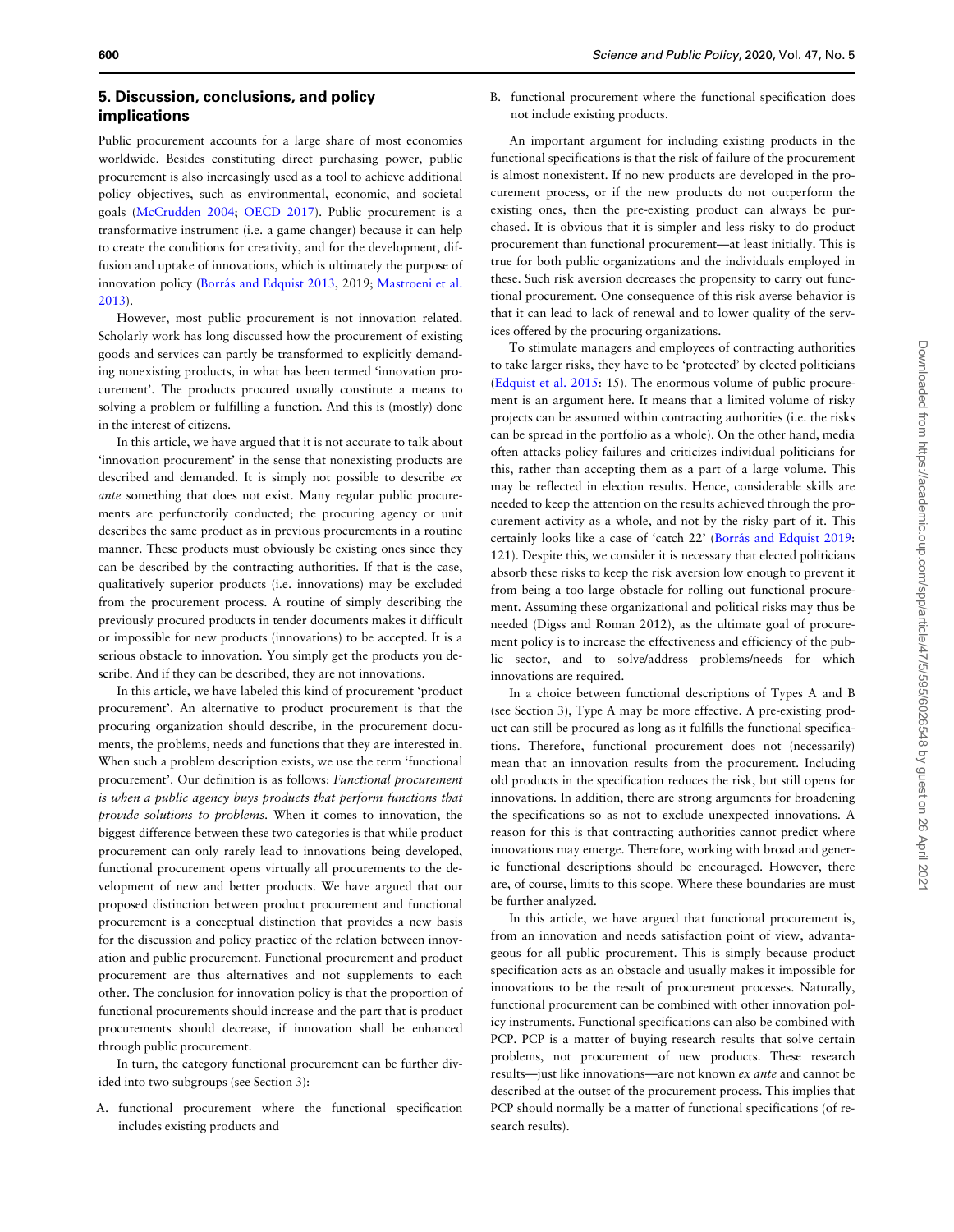The most important task in preparing for functional procurements is to identify the problems and needs to be solved/satisfied. It is a question of specifying the goals (problems and needs) in a simple and overarching way. Identified societal needs and problems must be translated and transformed into functional requirements ([Koivisto 2018](#page-8-0)). Solutions to problems are to be designed by the potential innovators/suppliers, not by public procurers. Contracting authorities should only specify problems and functions. If not, the creativity and innovativeness of potential suppliers will be hampered. It may also lead to development being locked into wasteful and ineffective paths. By the same token, too detailed functional specifications may also be an encumbrance for innovation [\(Uyarra](#page-8-0) [et al., 2014\)](#page-8-0).

Knowing what procuring organizations or contracting authorities want/need is not a trivial task. It requires time and cooperation between departments, which can be a barrier. Sometimes the supplier may not understand the need properly, which in turn leads to a contract not fulfilling the need. In this regard, overly detailed specifications can increase rather than decrease risk of not fulfilling the demands. Thinking in terms of what is needed rather than how the need is met requires a change in mind-set in the specification, selection, and contract monitoring stages. Developing the required capabilities to identify needs and problems is thus central for the further development of the ability of contracting authorities to make public procurement work effectively [\(Kattel and Mazzucato 2018\)](#page-8-0).

Functional procurement also provides directionality to innovation policy making ([Edler and Boon 2018](#page-7-0)). As [Mazzucato \(2018:](#page-8-0) 805) argues, innovation policy should not choose what to promote, but rather, how to promote: 'picking directions is... about deciding that a transformation must occur in society and making it happen'. Although the global sustainable development goals can set the ambition of mitigating problems, we believe that functional procurement can contribute substantially to solving these problems.

Both the speed of innovation processes and their direction are affected if functional descriptions instead of product descriptions are used in public procurement. The direction of innovations processes is influenced by specifying functions, for example, that solutions to environmental problems are required. This means that functional procurement can help mitigate global challenges, for example, in the climate field. It is a matter of the objectives of innovation policy. Once the direction of innovation processes has been established, the speed at which they move can also be affected by the fact that product descriptions do not hinder the speed of innovations.

Finally, functional procurement also helps release enormous creativity and innovativeness among suppliers, and ultimately for the public sector and society as a whole. In turn, it also leads to increased competition, not only among potential suppliers of similar products, but also among different products that solve the same problem. Functional procurement favors competition as well as innovation. And maybe, the best way to increase competition is innovation policy.

### Acknowledgements

This article is partly based on a report written by Charles Edquist at the request of, and published by, the Swedish Competition Agency (Konkurrensverket) (Edquist 2019b). A preliminary version of this article was presented at the EU-SPRI 2019 conference held in Rome (Italy), 5–7 June 2019. However, the article has both been shortened and also developed and improved in many respects. Jon Mikel Zabala-Iturriagagoitia made considerable contributions to this development and the two authors have contributed equally to the article published now. Several individuals provided comments to the report for the Competition Agency. These include Niklas Tideklev, Louise Strand, Anette Jonsäll, Sigrid Petersén, Ingvar Johansson, Mattias Berger, Lars Bengtsson, and Joakim Wallenklint. The two authors of this article were involved in a Mutual Learning Exercise on Innovation-related Procurement, on which this article is also based. This exercise was conducted under the Horizon 2020 Policy Support Facility, between January 2017 and March 2018 (Charles was the chairman and Jon Mikel was the rapporteur.) We are both obliged to Xavier van den Bosch, Viola Peter, Eva Buchinger, Gaynor Whyles, and the other participants in this exercise. The authors are also grateful to the editor and the two anonymous reviewers for their feedback and the comments provided on earlier versions of the article. Jon Mikel Zabala-Iturriagagoitia acknowledges financial support from the Basque Government Department of Education, Language Policy and Culture (IT 885- 16) and Charles Edquist would like to acknowledge support from the Rausing Foundation.

Conflict of interest statement. None declared.

#### Notes

- 1. According to the data provided by the Tenders Electronics Daily  $\epsilon$ 420 bn is procured per year in the EU: https://ted.europa.eu/TED/main/HomePage.do.
- 2. Product procurement encompasses the purchasing of both goods and services, and is sometimes called traditional or regular procurement. The product to be procured is described in the procurement documents.
- 3. Directive 2014/25/EU of 26 February 2014 (European Union 2014) deals with "procurement by entities operating in the water, energy, transport and postal services sectors".
- 4. The goals of innovation policy are politically determined. For a discussion, see [Edquist \(2014,](#page-7-0) 2017, 2019a) and Borrás and [Edquist \(2019](#page-7-0)).
- 5. This definition of innovation is based on the Oslo Manual ([OECD/Eurostat, 2018:](#page-8-0) 20), according to which "a new or improved product or process (or combination thereof) that differs significantly from the unit's previous products or processes and that has been made available to potential users (product) or brought into use by the unit (process)".
- 6. It is a common misconception that products are the same as material goods. However, it is important to emphasize that products also include intangible services.
- 7. Process innovations have been product innovations in a previous 'incarnation' [\(Abernathy and Utterback, 1978](#page-7-0)). For example, an industrial robot is first sold as a product innovation and then used as a process innovation by the buyer. This is an explanation of why we are mainly referring to new products here rather than new processes as a possible result of public procurement.
- 8. In the literature, functional requirements are often also labeled as performance requirements [\(Martin, 2002](#page-8-0)) or functional standards ([Suman, 2006\)](#page-8-0).
- 9. An interesting point in this context is that the term 'innovation procurement' does not appear at all in the Swedish Procurement Act, which follows the EU procurement regulations and is therefore similar to procurement laws in all EU Member States. Directive 2014/24/EU on public procurement ([European Union 2014\)](#page-8-0) only uses the term 'innovation procurement' to indicate that 'the important differences between individual sectors and markets, it would however not be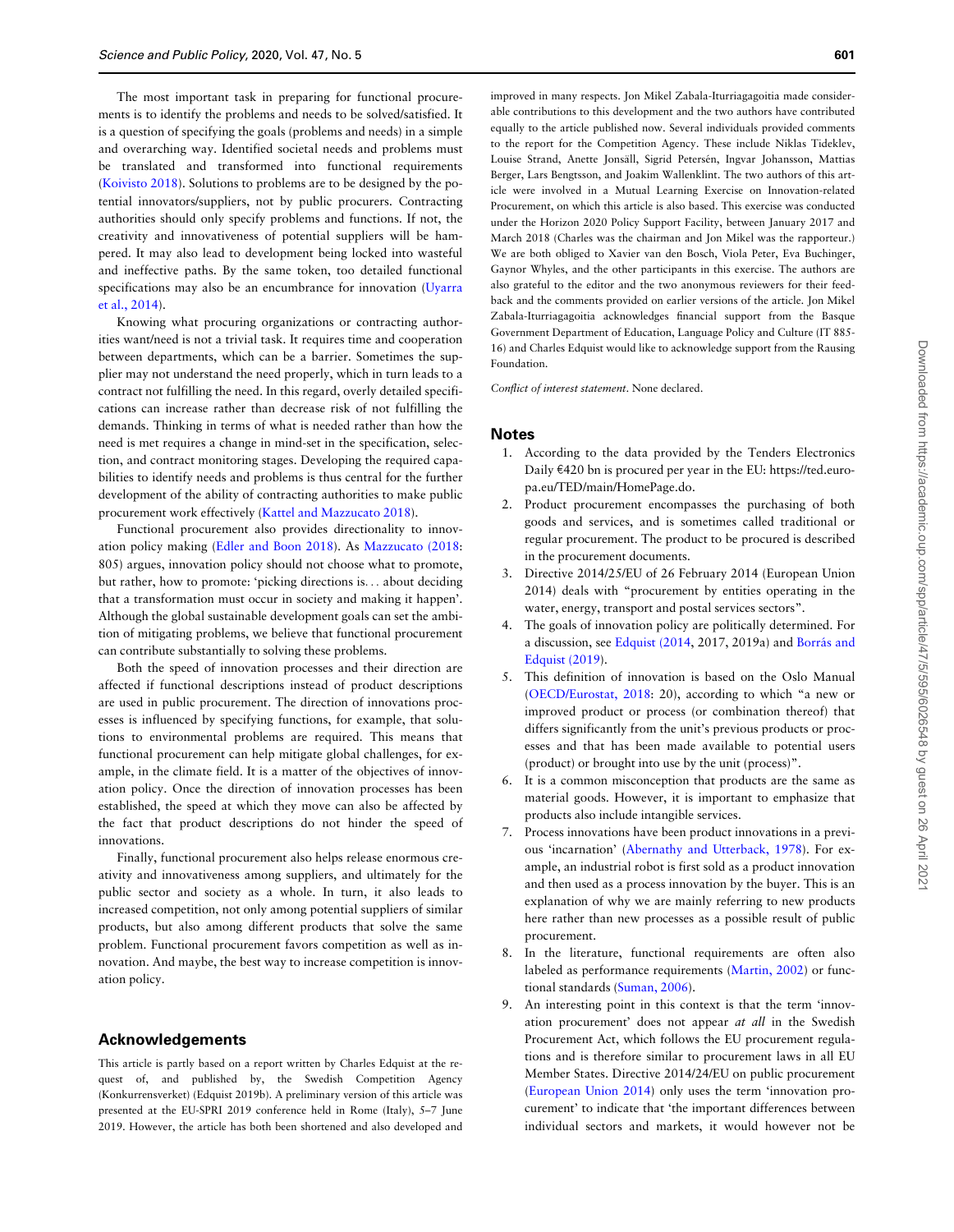<span id="page-7-0"></span>appropriate to set general mandatory requirements for environmental, social and innovation procurement' (Recital 95) and that 'In order to fully exploit the potential of public procurement to achieve the objectives of the Europe 2020 strategy for smart, sustainable and inclusive growth, environmental, social and innovation procurement will also have to play its part' (Recital 123).

- 10. Popper's real interest was to prove that 'for strictly logical reasons it is impossible for us to predict the course of history' ([Popper, 1957:](#page-8-0) ix).
- 11. In words of Edler and Georghiou (2007: 960) 'for the tender process to induce innovation in the market place, it is indispensable that it is based on specifying functionalities rather than designs'.
- 12. Czarnitzki et al. (2018) also differentiate between innovative and regular procurement contracts.
- 13. See Section 3.
- 14. Of course, contracting authorities do not always aim to promote innovation in their public procurements. Product procurement can thus be used when purchasing, for example, staple goods such as toilet paper.
- 15. Terms used at that time were 'technological development' and 'technical change'. Later we started to talk about 'innovations' in a more general sense, which we defined in Section 2.
- 16. See: [https://ec.europa.eu/digital-single-market/en/news/1185m](https://ec.europa.eu/digital-single-market/en/news/1185m-euros-new-eu-funding-innovation-procurements)[euros-new-eu-funding-innovation-procurements](https://ec.europa.eu/digital-single-market/en/news/1185m-euros-new-eu-funding-innovation-procurements). 'Innovative solutions' is a much vaguer concept than 'innovations' as defined in Section 2 above. It also needs to be noted that the term 'Innovative solutions' is not used at all in the Oslo manual.
- 17. The perspective on functional procurement has been developed in Edquist (2014, 2015, 2017, 2019b) and Edquist et al. (2018).
- 18. Further examples of functional requirements can be found in the Guidance on Innovation Procurement edited by the [European Commission \(2018\)](#page-8-0). In Sweden, the Swedish Procurement Agency also provides different examples of how functional demands can be used in public procurement (see http://www.upphandlingsmyndiheten.se). In addition, a plan of action for implementing functional procurement is being developed in Sweden (see Section 5.6 in Edquist, 2019b, in Swedish).
- 19. A performance requirement is the same as a functional requirement. This means that the procurement documents can specify a certain energy reduction compared to the best available technology, without specifying how this reduction will be achieved.
- 20. In the Swedish National Procurement Strategy, adopted by the Swedish Government in 2016, functional procurement is given an important role as an instrument that may enhance innovation. The development, adoption and implementation of the Swedish National Procurement Strategy is described and analyzed in detail in Edquist (2019a, 2019b) and in Borrás and Edquist (2019).
- 21. These procedures are: open procedure, restricted procedure, competitive procedure with negotiation, negotiated procedure with prior advertising, negotiated procedure without prior advertising, competitive dialogue, or innovation partnerships (see [European Union 2014:](#page-8-0) Title II, Chapter 1).

## References

- Abernathy, W. J., and Utterback, J. M. (1978) 'Patterns of Industrial Innovation', Technology Review, 80/7: 41–7.
- Aldenius, M., and Khan, J. (2017) 'Strategic Use of Green Public Procurement in the Bus Sector: Challenges and Opportunities', Journal of Cleaner Production, 164: 250–7.
- Anderson, R. D., and Kovacic, W. E. (2009) 'Competition Policy and International Trade Liberalisation: Essential Complements to Ensure Good Performance in Public Procurement Markets', Public Procurement Law Review, 18/2: 67–101.
- Ang, G., Groosman, M., and Scholten, N. P. M. (2005) 'Dutch Performance-based Approach to Building Regulations and Public Procurement', Building Research & Information, 33/2: 107-19.
- Bergman, M. A., and Lundberg, S. (2013) 'Tender Evaluation and Supplier Selection Methods in Public Procurement', Journal of Purchasing and Supply Management, 19: 73–83.
- Borrás, S., and Edquist, C. (2013) 'The Choice of Innovation Policy Instruments', Technological Forecasting and Social Change, 80/8: 1513–22.
- -, and (2019) Holistic Innovation Policy: Theoretical Foundations, Policy Problems and Instrument Choices. Oxford: Oxford University Press.
- Chicot, J., and Matt, M. (2018) 'Public Procurement of Innovation: A Review of Rationales, Designs, and Contributions to Grand Challenges', Science and Public Policy, 45/4: 480–92.
- Crafts, N. (2018) 'The Productivity Slowdown: Is it the 'New Normal'?', Oxford Review of Economic Policy, 34/3: 443–60.
- Czarnitzki, D., Hünermund, P., and Moshgbar, N. (2018) Public Procurement as Policy Instrument for Innovation. ZEW Discussion Paper No. 18-001. Mannheim, Germany.
- Diercks, G., Larsen, H., and Steward, F. (2019) 'Transformative Innovation Policy: Addressing Variety in an Emerging Policy Paradigm', Research Policy, 48: 880–94.
- Edler, J., and Boon, W. P. (2018) 'The Next Generation of Innovation Policy: Directionality and the Role of Demand-oriented Instruments—Introduction to the Special Section', Science and Public Policy, 45/4: 433–4.
- , and Georghiou, L. (2007) 'Public Procurement and Innovation—Resurrecting the Demand Side', Research Policy, 36/7: 949–63.
- , Ruhland, S., Hafner, S., Rigby, J. et al. (2005) Innovation and Public Procurement. Review of Issues at Stake. Karlsruhe: ISI Fraunhofer Institute Systems and Innovation Research.
- Edquist, C. (2014) Offentlig Upphandling Och Innovation ("Public Procurement and Innovation" in Swedish. Stockholm: Swedish Competition Authority.
- (2015) Innovation-related Procurement as a Demand-oriented Innovation Policy Instrument. CIRCLE Papers in Innovation Studies, Paper No. 2015/28. Lund.
- (2017) Developing Strategic Frameworks for Innovation Related Public Procurement—Thematic Report Topic A of the Mutual Learning Exercise (MLE) Innovation related public procurement. European Commission, Directorate-General for Research & Innovation, Directorate Policy Development and Coordination, Unit A.4—Analysis and monitoring if national research and innovation policies.
- (2019a) 'Towards a Holistic Innovation Policy: Can the Swedish National Innovation Council (NIC) be a Role Model?', Research Policy , 48/4: 869–79.
- (2019b) 'Funktionsupphandling för Innovation, Välfärd och miljö. (Functional Public Procurement for Innovation, Welfare and the Environment—In Swedish, With 5-Page Summary in English)', Konkurrensverket (Swedish Competition Agency). Uppdragsforskningsrapport, 2019/2. Available from [http://www.konkurrensverket.se/publikationer/](http://www.konkurrensverket.se/publikationer/funktionsupphandling-for-innovation-valfard-och-miljo/) [funktionsupphandling-for-innovation-valfard-och-miljo/](http://www.konkurrensverket.se/publikationer/funktionsupphandling-for-innovation-valfard-och-miljo/).
- , Buchinger, E., Whyles, G., and Zabala-Iturriagagoitia, J. M. (2018) Mutual Learning Exercise on Innovation-Related Procurement—Final Report. European Commission, Directorate-General for Research &